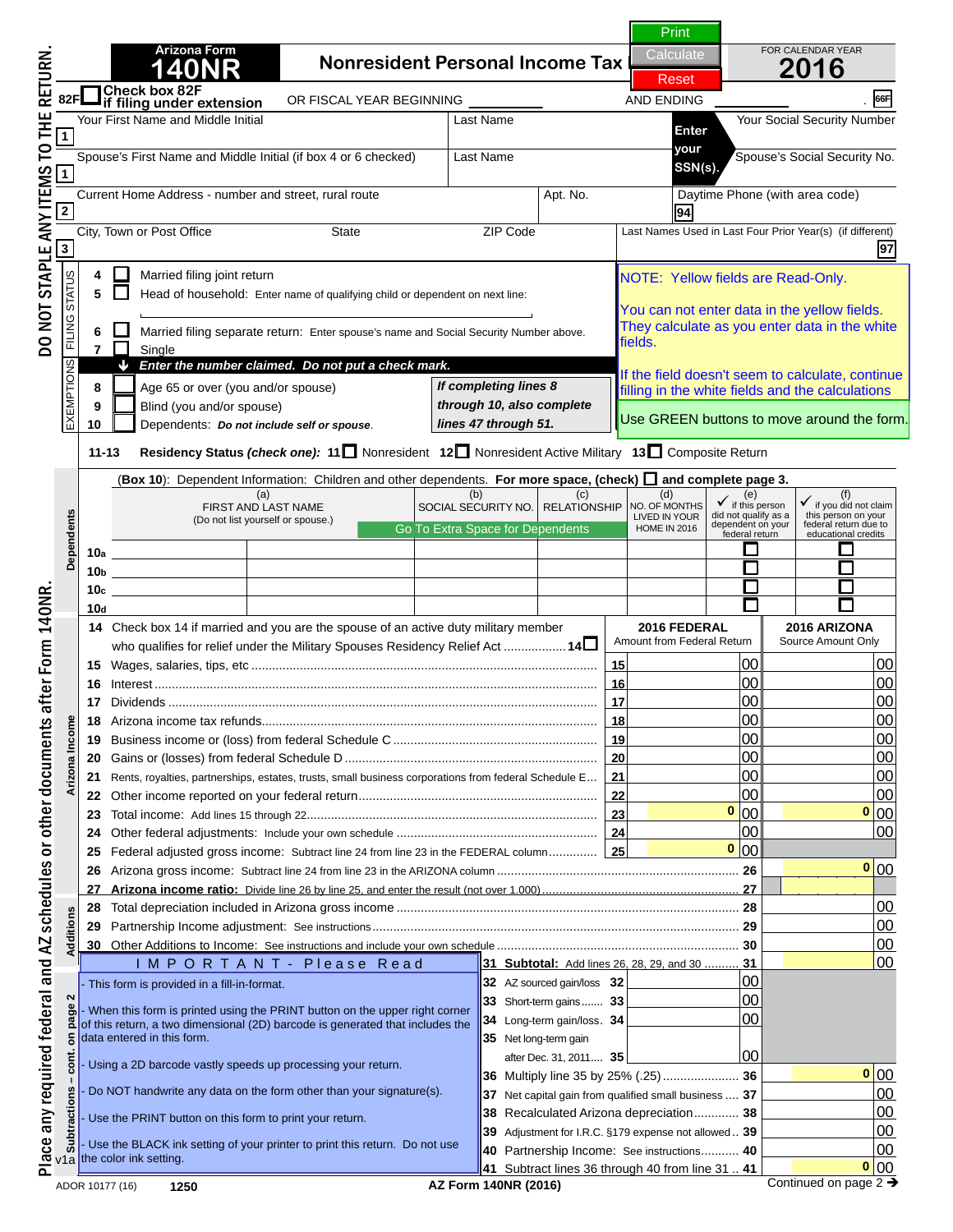## **NOTICE**

**43** Interest on U.S. obligations such as U.S. savings bonds and treasury bills.................................................................. **43** 00 **44** Arizona state lottery winnings included as income on your federal return (up to \$5,000 only) ..................................... **44** 00 If you are viewing this message,  $\mathbf{A}$  Phis is NOT a semplote return **this is NOT a complete return.** 

**50** Add lines 47, 48, and 49 and enter the total................................................................................. **50** 00 **51** Multiply 10 by the Arizona ratio on  $\mathbf{F} \boldsymbol{\alpha}$ **To print a completed return: To print a completed return:** 

**55** Arizona taxable income: Subtract lines 53 and 54 from line 52. If less than zero, enter zero .................................................. **55** 00 **56** Compute the tax using amount from line 55 and Tax Table X or Y................................................................................ **56** 00 All required fields must be filled in. **Examined Eiglds are indicated by a "Ded Rev" 59** Credits from Arizona Form 301, Part 2, line 76 ............................................................................................................. **59** 00 **Experience of the substantial Substantial Straight Straight Straight Straight Straight Straight Straight Straight Straight Straight Straight Straight Straight Straight Straight Straight Straight Straight Straight Straight 61** 2016 AL income the come tax with the complex state of  $\boldsymbol{\mathcal{A}}$ **62** 2016 AZ estimated tax payments.. **62a** 00 Claim of Right **62b** 00 Add 62a and 62b.. **62c** 00 **0 (Required Fields are indicated by a "Red Box"**  around the data field).

**Total Payments and Refundable Credits Tax Due or Overpayment 65 Total payments and refundable credits:** Add lines 61 through 64 and enter the total ...................................................... **65** 00 **66 TAX DUE:** If line 60 is larger than line 65, subtract line 65 from line 60, and enter amount of tax due. Skip lines 67, 68 and 69...... **66** 00 **67 OVERPAYMENT:** If line 65 is larger than line 60, subtract line 60 from line 65, and enter amount of overpayment...................... **67** 00 **68** Amount of line 67 to be applied to 2017 estimated tax.................................................................................................. **68** 00 **of page 1. 69** Balance of overpayment: Subtract line 68 from line 67...................................................................................................... **69** 00 **0 Click on the Green PRINT Button located at the top** 

 **Amount Owed Voluntary Gifts** Neighbors Helping Neighbors..**75** 00 Special Olympics................**76** 00 Veterans' Donations Fund**77** 00 **NOTE: Clicking the PRINT button will perform the <sup>80</sup>** Political Party (if amount is entered on line 74 - check only one): **801**Democratic **<sup>802</sup>**Green Party **<sup>803</sup>**Libertarian **<sup>804</sup>**Republican **811 External Calculations and Arizona Long-Term Health Care Saving Account (AZLTHSA) penalty... <sup>82</sup> <sup>821</sup>**Annualized/Other **<sup>822</sup>**Farmer or Fisherman **<sup>823</sup>**Form 221 included **<sup>824</sup>**AZLTHSA Penalty  $\blacksquare$ **update the barcode. and** *update* **the barcode. 84 00 Direct Deposit of Refund:** *Check box 84A* if your deposit will be ultimately placed in a **foreign account**; see instructions. **84A**

**AMOUNT ON BELLING PAYABLE TO A RIZONA DEPARTMENT OF REVENUE; WE ARE SOLUTION BELLING PAYABLE TO ARIZON DEPARTMENT OF REVENUE; WE ARE SOLUTION BELLING PAYABLE TO A RIZON OF REVENUE; WE ARE SOLUTION BELLING PAYMENT OF REVEN** 



able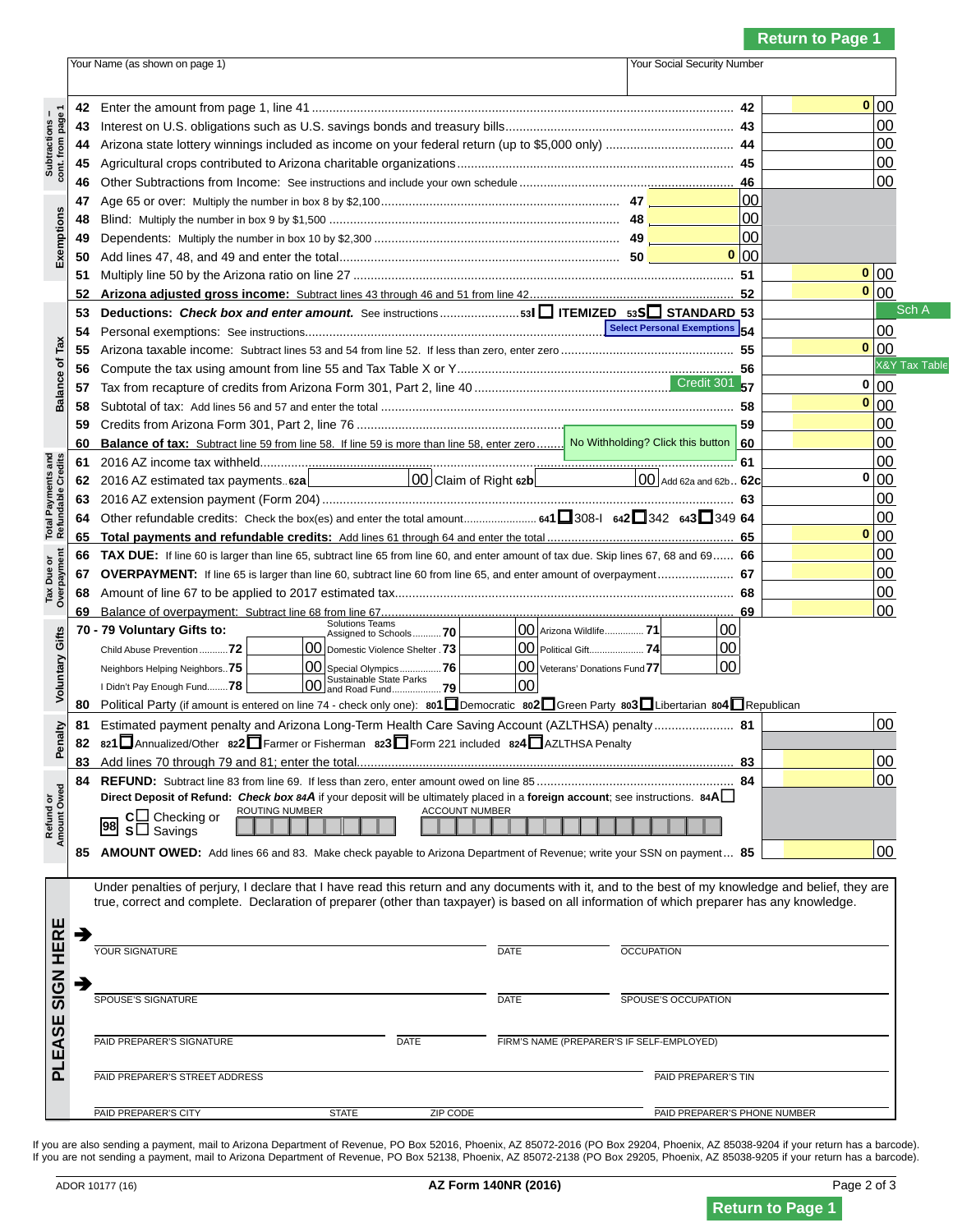# **NOTICE**

**Dependent Information - Continuation Sheet If you are viewing this message,** Include with your return *only* if listing additional dependents. this is NOT a complete return.

**Children and other dependents, continued from page 1.**   $\overline{a}$  $\blacksquare$  $\bigcap$ social pro  $\Gamma$  $\cdot$   $\cdot$   $\cdot$ **To print a completed return:** if this person

All roquired fields must be filled in **10g All required fields must be filled in. 10** contact **10** alternative to the starting of **10** alt**0** and <u>I Reduired Fields are indicated by a "Red Boy</u>" **10j (Required Fields are indicated by a "Red Box" 10kbarry 10kbarry 20kbarry 20kbarry 20kbarry 20kbarry 20kbarry 20kbarry 20kbarry 20kbarry 20kbarry 20kbarry 20 designal in the data field).** The around the data field).

**10o** Click on the Green PRINT Button located at **t Click on the Green PRINT Button located at the 10r**  $\leftarrow$  **10r**  $\leftarrow$  **10r**  $\leftarrow$  **10r**  $\leftarrow$  **10r**  $\leftarrow$  **10r**  $\leftarrow$  **10r**  $\leftarrow$  **10r**  $\leftarrow$  **10r**  $\leftarrow$  **10r**  $\leftarrow$  **10r**  $\leftarrow$  **10r**  $\leftarrow$  **10r**  $\leftarrow$  **10r**  $\leftarrow$  **10r**  $\leftarrow$  **10r**  $\leftarrow$  **10r**  $\leftarrow$  **10r**  $\leftarrow$  **10r 10s 10s 10s 10s 10s 10s 10s 10s 10s 10s 10s 10s 10s 10s 10s 10s 10s 10s 10s 10s 10s 10s 10s 10s 10s 10s 10s 10s 10s 10s 10s 10s 10s 10s 10s 10s 10s** 10th and 10th and 10th and 10th and 10th and 10th and 10th and 10th and 10th and 10th and 10th and 10th and 10th <br>10th and 10th and 10th and 10th and 10th and 10th and 10th and 10th and 10th and 10th and 10th and 10th and

**10v NOTE: Clicking the PRINT button will perform the calculations and update the barcode.** 

**N O T I C E**